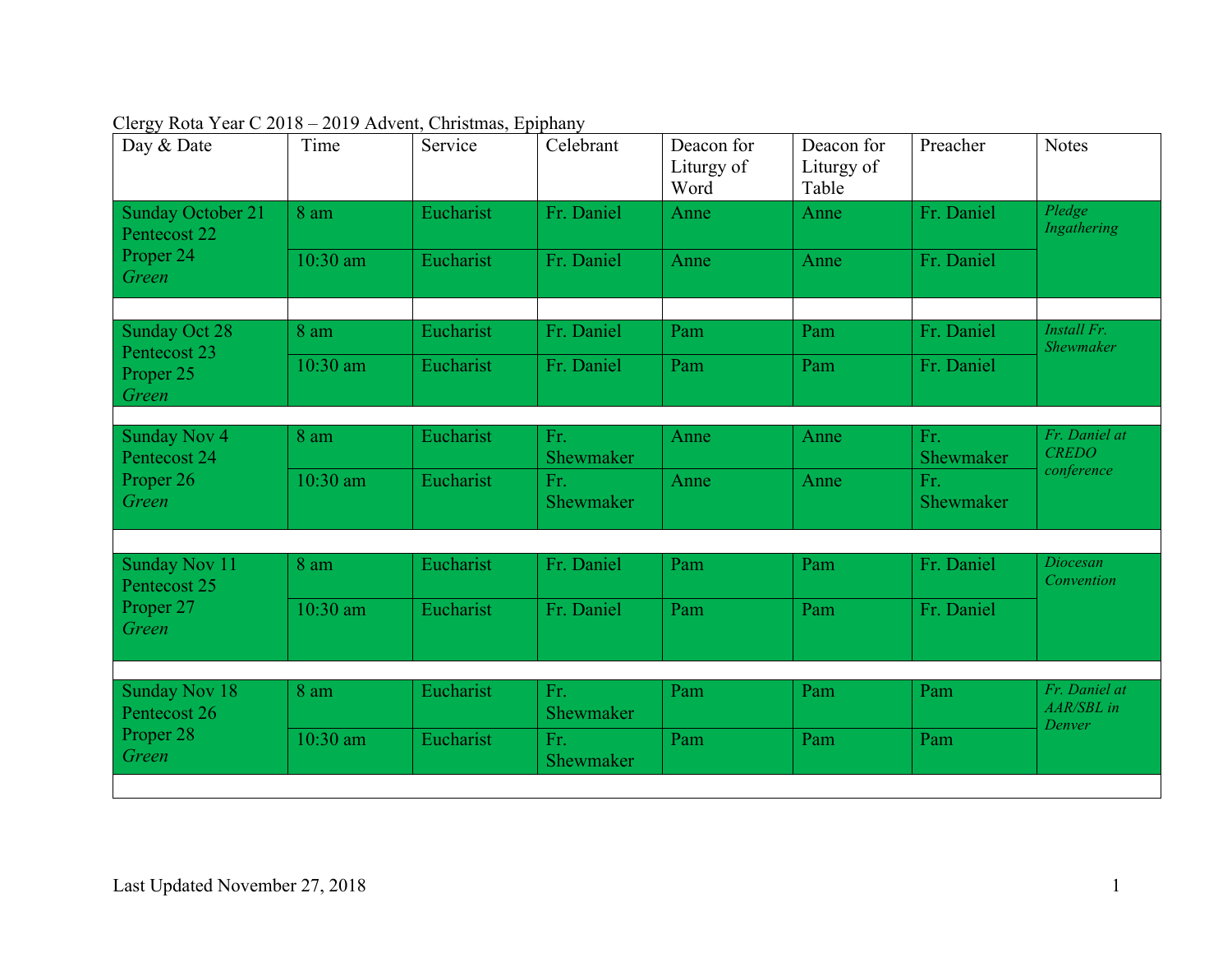| Wednesday Nov 21<br>Thanksgiving Eve<br>White | 5 pm               | Eucharist              | Fr. Daniel               | Anne         | Anne         | Anne                     | $150^{th}$<br>Anniversary of<br>Thomas Walsh's<br>Letter / Blessing<br>of Stocking<br><b>Stuffers</b> |
|-----------------------------------------------|--------------------|------------------------|--------------------------|--------------|--------------|--------------------------|-------------------------------------------------------------------------------------------------------|
| Sunday Nov 25<br>Christ the King<br>White     | 8 am<br>$10:30$ am | Eucharist<br>Eucharist | Fr. Daniel<br>Fr. Daniel | Anne<br>Anne | Anne<br>Anne | Fr. Daniel<br>Fr. Daniel |                                                                                                       |

| Day & Date               | Time     | Service   | Celebrant  | Deacon for<br>Liturgy of<br>Word | Deacon for<br>Liturgy of<br>Table | Preacher   | <b>Notes</b>                                                                                           |
|--------------------------|----------|-----------|------------|----------------------------------|-----------------------------------|------------|--------------------------------------------------------------------------------------------------------|
| Sunday Dec 2<br>Advent 1 | 8 am     | Eucharist | Fr. Daniel | Pam                              | Pam                               | Fr. Daniel | Jeremiah 33:14-16<br>$Psalm 25:1-9$<br>1 Thessalonians                                                 |
| Sarum Blue               | 10:30 am | Eucharist | Fr. Daniel | Pam                              | Pam                               | Fr. Daniel | $3:9 - 13$<br>Luke 21:25-36<br><b>Advent Lessons</b><br>and Carols at 3<br>PM                          |
|                          |          |           |            |                                  |                                   |            |                                                                                                        |
| Sunday Dec 9             | 8 am     | Eucharist | Fr. Daniel | Anne                             | Anne                              | Fr. Daniel | Malachi 3:1-4<br>Canticle 16 (Song                                                                     |
| Advent 2<br>Sarum Blue   | 10:30 am | Eucharist | Fr. Daniel | Anne                             | Anne                              | Fr. Daniel | of Zechariah)<br>Philippians 1:3-11<br>Luke $3:1-6$<br>Ferndale<br><b>Community Choir</b><br>at $3 PM$ |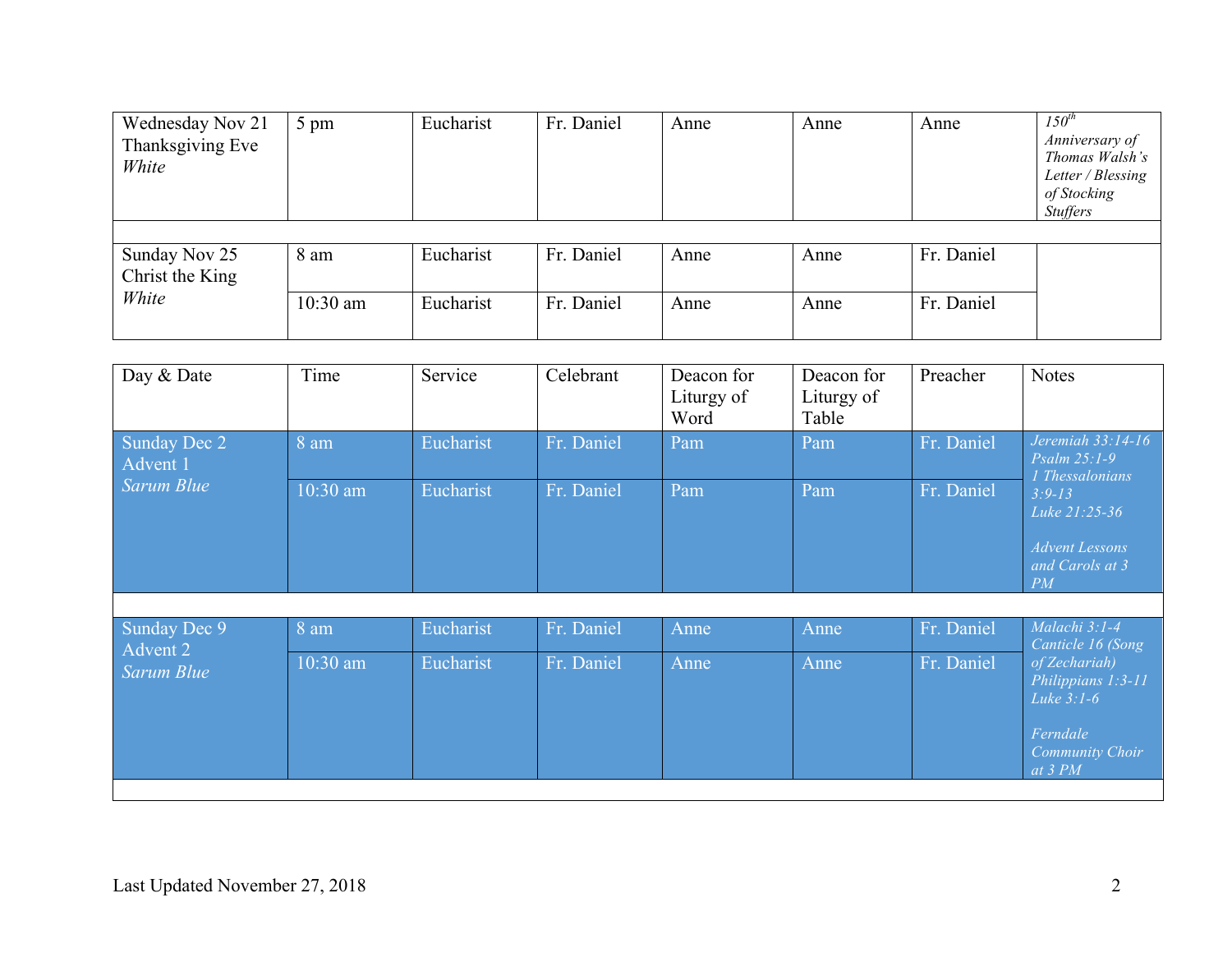| Sunday Dec 16<br>Advent 3                | 8 am                | Eucharist | Fr. Daniel | Pam  | Anne | Fr.<br>Shewmaker | Gaudete Sunday:<br>Zephaniah 3:14-20                        |
|------------------------------------------|---------------------|-----------|------------|------|------|------------------|-------------------------------------------------------------|
| Rose                                     | 10:30 am            | Eucharist | Fr. Daniel | Anne | Pam  | Fr.<br>Shewmaker | Canticle 9 (Isaiah)<br>Philippians 4:4-7<br>Luke 3:7-18     |
|                                          |                     |           |            |      |      |                  | <b>Choral Compline</b><br>at $5 PM-David$<br>Powell         |
|                                          |                     |           |            |      |      |                  |                                                             |
| <b>Sunday Dec 23</b><br>Advent 4         | 8 am                | Eucharist | Fr. Daniel | Pam  | Anne | Fr. Daniel       | Micah $5:2-5a$<br>Psalm 80:1-7                              |
| <b>Sarum Blue</b>                        | 10:30 am            | Eucharist | Fr. Daniel | Anne | Pam  | Fr. Daniel       | Hebrews 10:5-10<br>Luke 2:8-20                              |
|                                          |                     |           |            |      |      |                  | Choral Compline<br>at 5 PM                                  |
|                                          |                     |           |            |      |      |                  |                                                             |
| Monday Dec 24<br>Christmas Eve           | 4 pm<br>Christingle | Eucharist | Fr. Daniel | Pam  | Pam  | Fr. Daniel       | Isaiah 62:6-12<br>Psalm 97<br>Titus 3:4-7                   |
| White                                    | $10 \text{ pm}$     | Eucharist | Fr. Daniel | Anne | Pam  | Fr. Daniel       | Luke 2:8-20                                                 |
|                                          |                     |           |            |      |      |                  |                                                             |
| Tuesday Dec 25<br>Christmas Day<br>White | $10:30$ am          | Eucharist | Fr. Daniel | Anne | Anne | Fr. Daniel       | Isaiah 52:7-10<br>Psalm 98<br>Hebrews 1:1-12<br>John 1:1-14 |
|                                          |                     |           |            |      |      |                  |                                                             |
| Sunday Dec 30                            | 8 am                | Eucharist | Fr. Daniel | Pam  | Anne | Fr. Daniel       | Christmas Lessons                                           |
| Christmas 1<br>White                     | 10:30 am            | Eucharist | Fr. Daniel | Anne | Pam  | Fr. Daniel       | and Carols                                                  |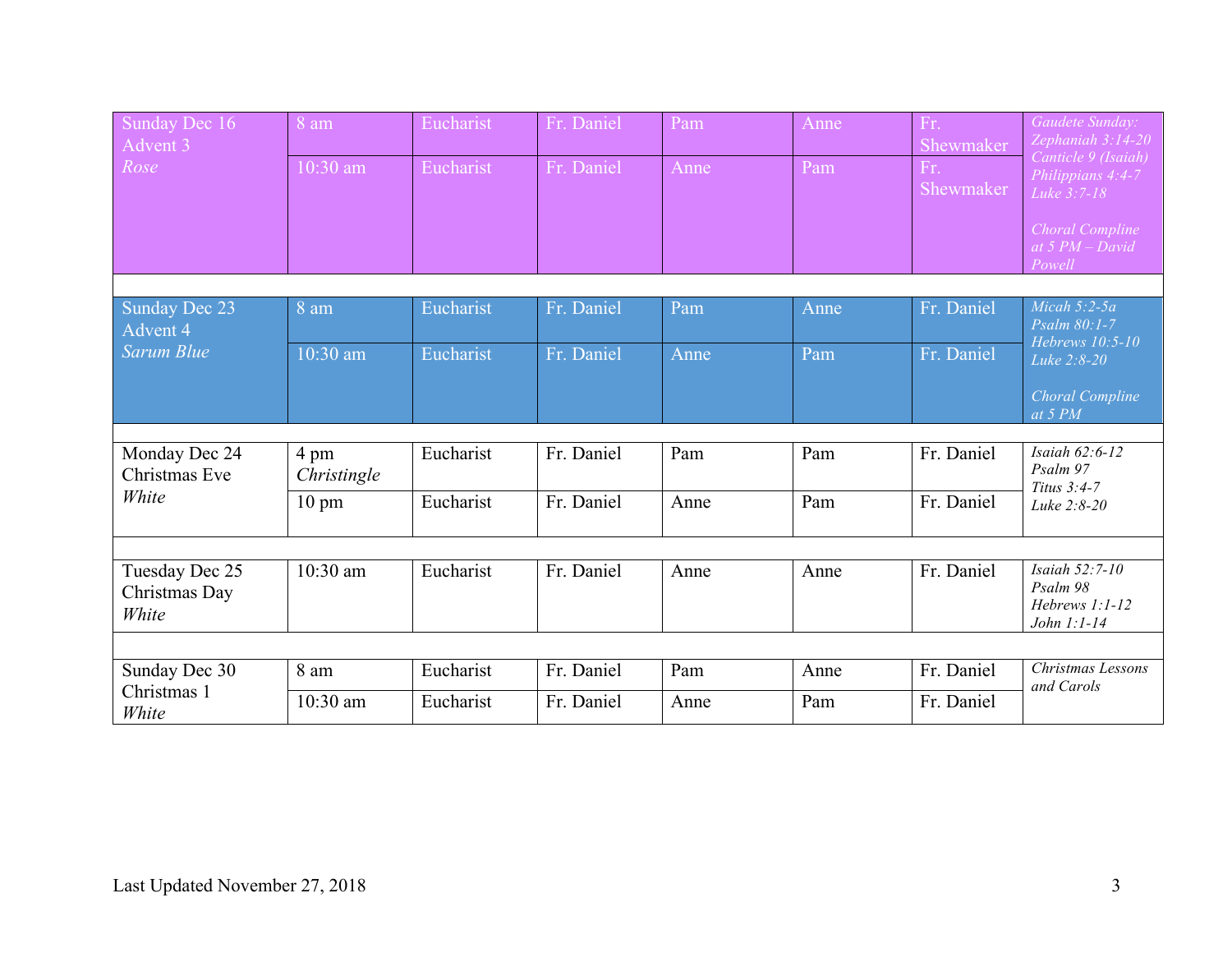| Sunday Jan 6<br>Epiphany     | 8 am                  | Eucharist | Fr. Daniel       | Pam  | Anne | Fr. Daniel | Isaiah 60:1-6<br>Psalm 72:1-7,                                     |  |
|------------------------------|-----------------------|-----------|------------------|------|------|------------|--------------------------------------------------------------------|--|
| White                        | 10:30 am              | Eucharist | Fr. Daniel       | Anne | Pam  | Fr. Daniel | $10 - 14$<br>Ephesians 3:1-12<br>Matthew 2:1-12                    |  |
|                              |                       |           |                  |      |      |            |                                                                    |  |
| Sunday Jan 13<br>Epiphany 1  | 8 am                  | Eucharist | Fr. Daniel       | Pam  | Pam  | Pam        | Isaiah 43:1-7<br>Psalm 29                                          |  |
| Baptism of Our Lord<br>White | 10:30 am              | Eucharist | Fr. Daniel       | Pam  | Pam  | Pam        | Acts 8:14-17<br>Luke 3:15-17,<br>$21 - 22$<br>Baptism?             |  |
|                              |                       |           |                  |      |      |            |                                                                    |  |
| Sunday Jan 20<br>Epiphany 2  | 8 am                  | Eucharist | Fr. Daniel       | Anne | Anne | Fr. Daniel | Isaiah $62:1-5$<br>Psalm 36:5-10                                   |  |
| Green                        | 10:30 am              | Eucharist | Fr. Daniel       | Anne | Anne | Fr. Daniel | 1 Cor 12:1-11<br>John 2:1-11                                       |  |
|                              |                       |           |                  |      |      |            |                                                                    |  |
|                              | <b>Annual Meeting</b> |           |                  |      |      |            |                                                                    |  |
| Sunday Jan 27                |                       |           |                  |      |      |            | Isaiah $60:1-6$                                                    |  |
| Epiphany 3<br>Green          | 9:30 am               | Eucharist | Fr.<br>Shewmaker | Anne | Pam  | Fr. Daniel | Psalm 72:1-7,<br>$10 - 14$<br>Ephesians 3:1-12<br>Matthew $2:1-12$ |  |
|                              |                       |           |                  |      |      |            |                                                                    |  |
| Sunday Feb 3                 | 8 am                  | Eucharist | Fr. Daniel       | Anne | Anne | Anne       | Jeremiah $1:4-10$                                                  |  |
| Epiphany 4<br>Green          | $10:30$ am            | Eucharist | Fr. Daniel       | Anne | Anne | Anne       | Psalm $71:1-6$<br>1 Cor 13:1-13<br>Luke 4:21-30                    |  |